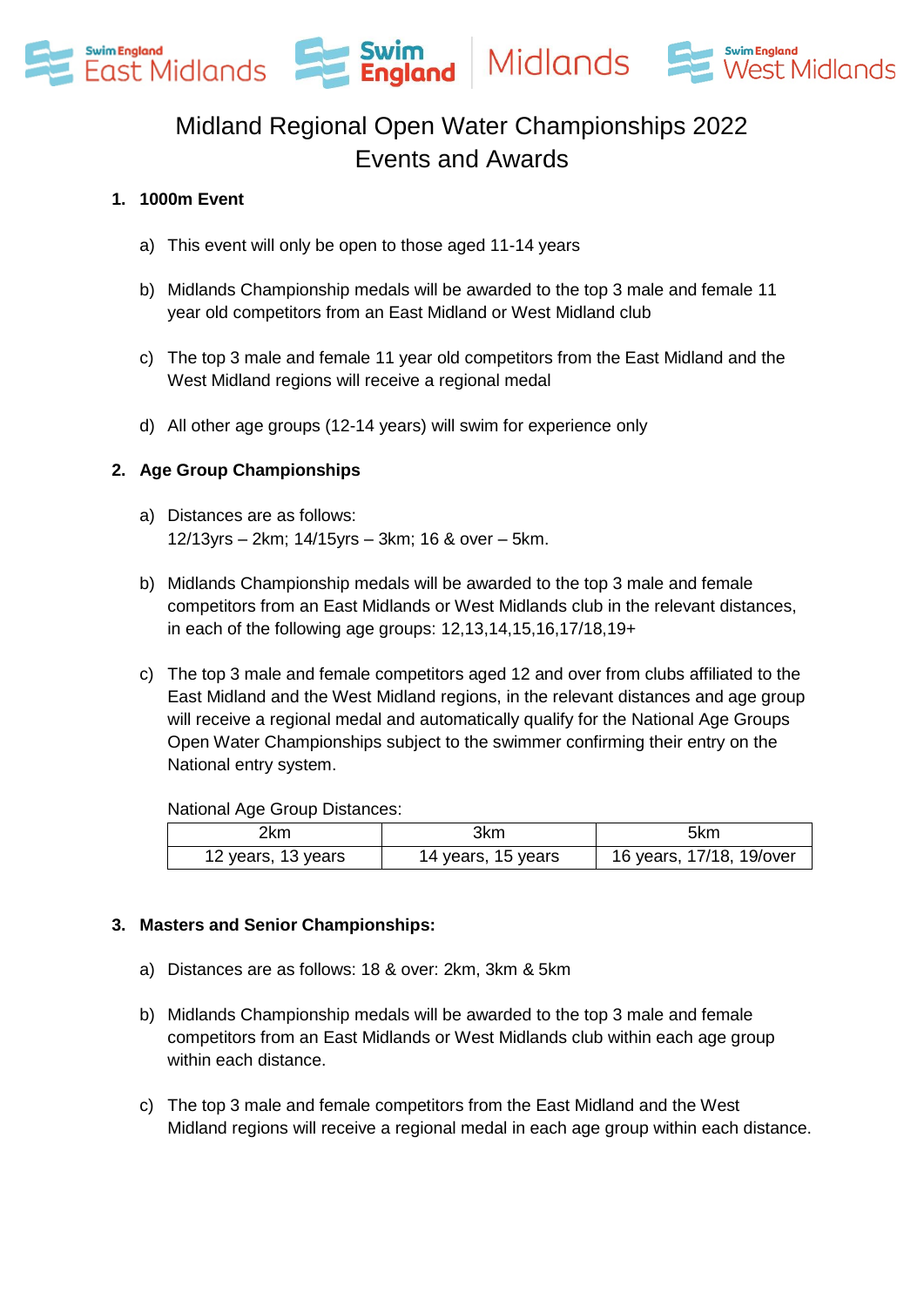

- d) Masters Championships following age groups: 18-24, 25-29, 30-34, 35-39, 40-49, 50- 59, 60+.
- e) Masters swimmers may enter more than one event but it is their responsibility to ensure they are at the relevant start on time. Please note the masters 5km will swim at the same time as the Age Group Championships, should a swimmer wish to be considered for Swim England Age Group (17/18, 19+) national qualification they must enter via the Age Group Championship link.

### **4. County Awards**

a) Please refer to individual County awards conditions should these be in place.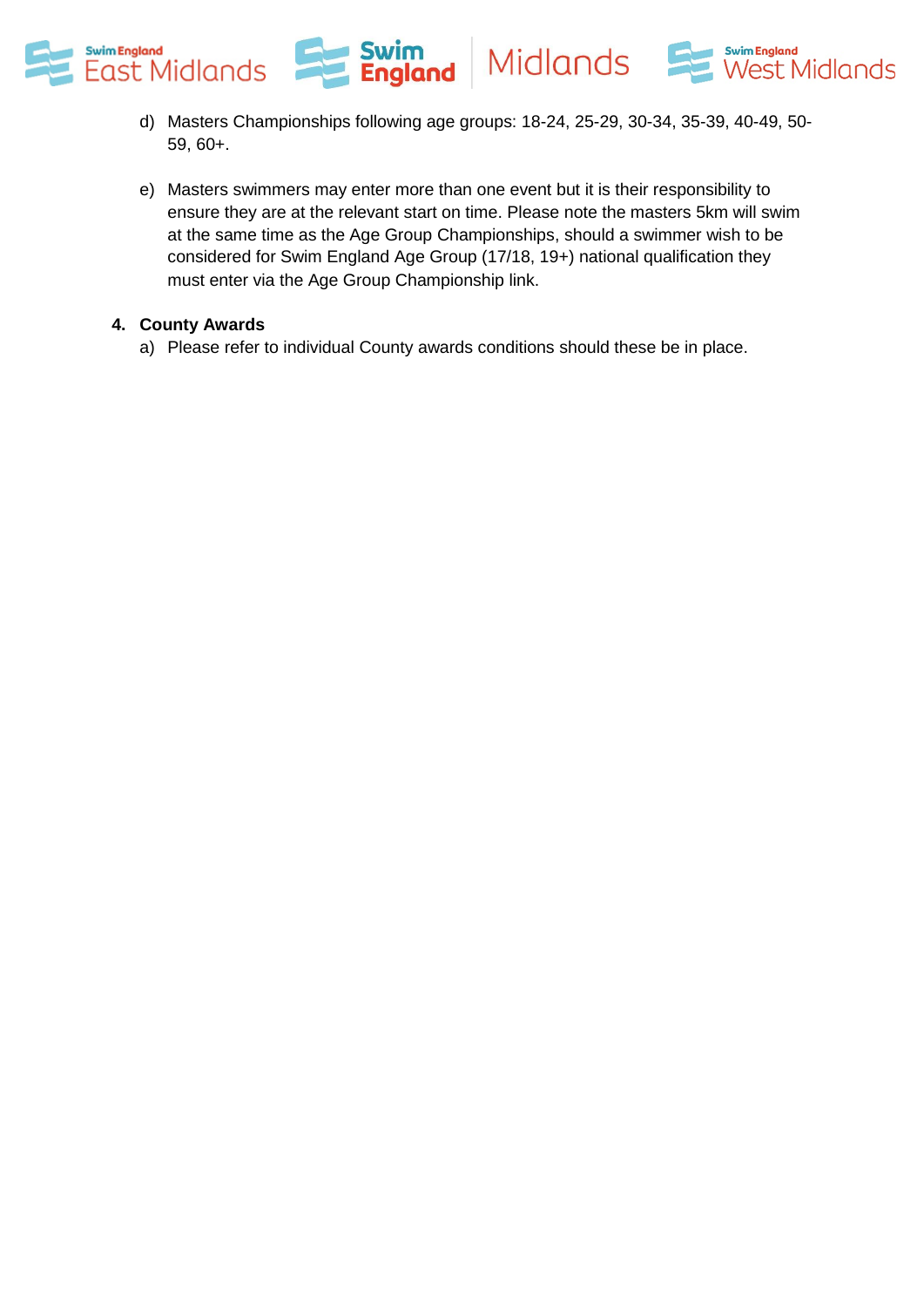

# South West Regional Open Water Championships 2022 Events and Awards

### **1. 1000m Event**

- a) This event will only be open to those aged 11-14 years
- b) South West Championship medals will be awarded to the top 3 male and female 11 year old competitors from an South West club
- c) All other age groups (12-14 years) will swim for experience only

### **2. Age Group Championships**

- a) Distances are as follows: 12/13yrs – 2km; 14/15yrs – 3km; 16 & over – 5km.
- b) South West Championship medals will be awarded to the top 3 male and female competitors from a South West club in the relevant distances, in each of the following age groups: 12,13,14,15,16,17/18,19+
- c) The top 3 male and female competitors aged 12 and over from clubs affiliated to the South West region, in the relevant distances and age group will automatically qualify for the National Age Groups Open Water Championships subject to the swimmer confirming their entry on the National entry system.

National Age Group Distances:

| 2km                | 3km                | 5km                      |
|--------------------|--------------------|--------------------------|
| 12 years, 13 years | 14 years, 15 years | 16 years, 17/18, 19/over |

### **3. Masters and Senior Championships:**

- a) Distances are as follows: 18 & over: 2km, 3km & 5km
- b) The top 3 male and female competitors from the South West region will receive a regional medal in each age group within each distance.
- c) Masters Championships following age groups: 18-24, 25-29, 30-34, 35-39, 40-49, 50- 59, 60+.
- d) Masters swimmers may enter more than one event but it is their responsibility to ensure they are at the relevant start on time. Please note the Masters 5km will swim at the same time as the Age Group Championships, should a swimmer wish to be considered for Swim England Age Group (17/18, 19+) National qualification they must enter via the Age Group Championship link.